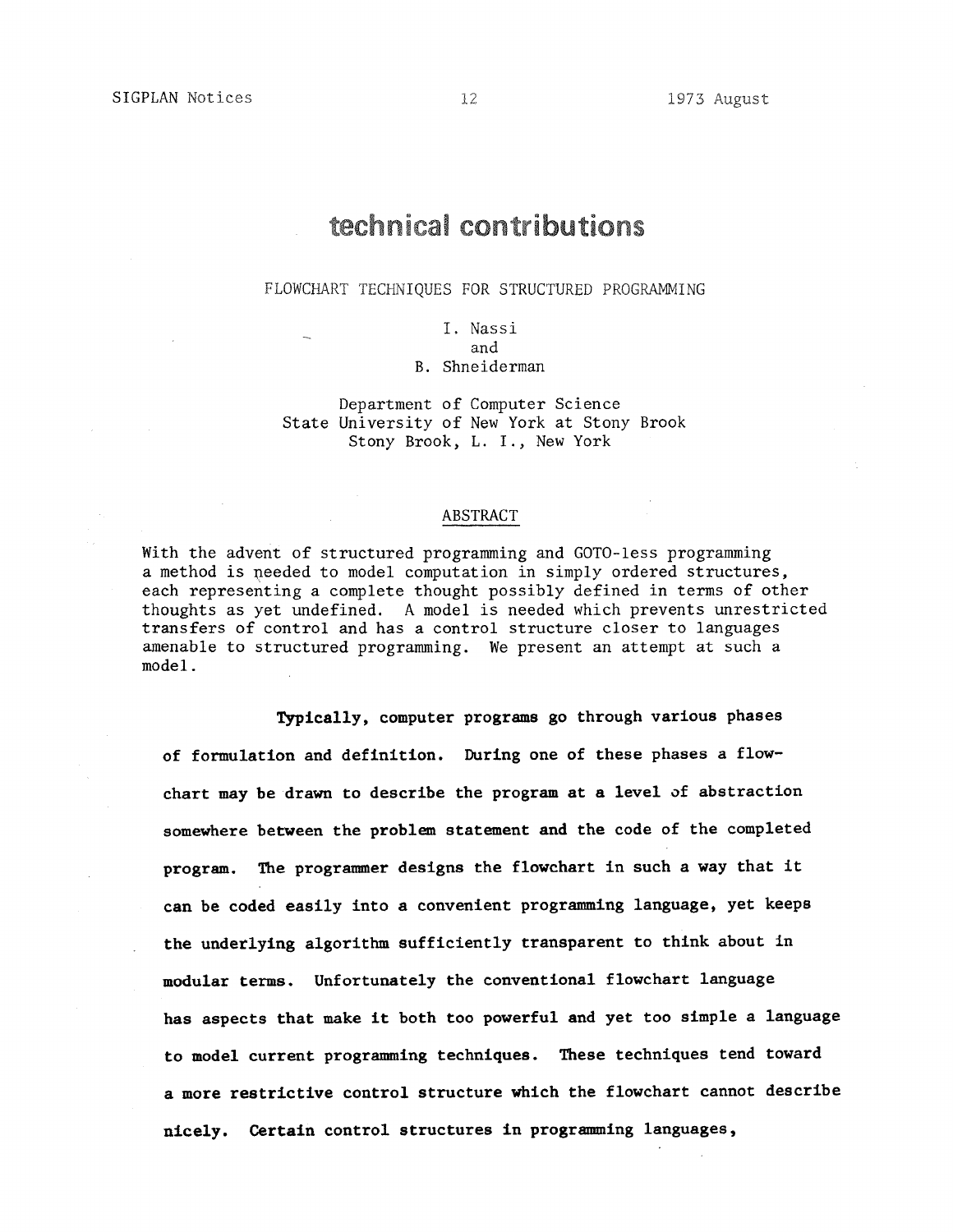have no direct translation to flowchart lansuch as iteration. guage and must be built from simpler control structures, thereby losing the forest in the trees. On the other hand, the power the unrestricted GOTO affords presents problems in logical analysis of programs and program verification, optimization, and debugging. The translation from flowchart to computer program is a one to many relationship whose output ranges over programs only some of which are legible, concise, and efficient.

Top-down programming as defined by Mills (1) (or the topdown modularization of Wulf et al (2)) is the technique of analyzing an idea to form simpler ideas, and recursively applying the technique.

These ideas may take the form of programs, subroutines, macros, lines of code, or other modular forms. Dijkstra's structured programming (3) organizes program components into levels which he calls pearls, and strings them together into a necklace (read "programs"). In addition, Dijkstra proposes abolishing the use of unrestricted GOTOs to help prevent unwieldy programs which are difficult to analyze  $(4)$ .

The theoretical basis for our representation of structured programs was given by Bohm and Jacopini (5). They described a flowchart language whose alphabet consisted of





13

 $FIG.1$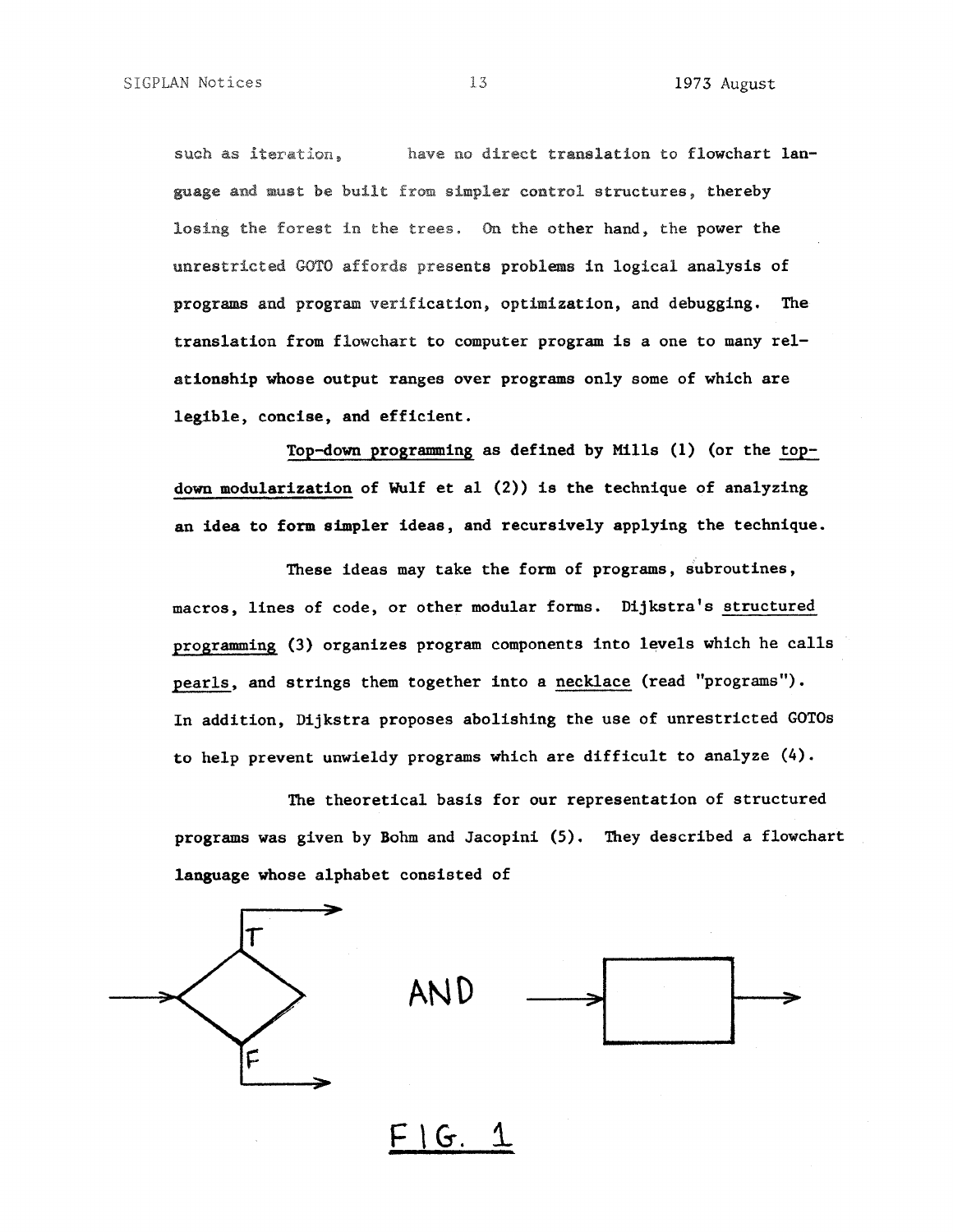and then proceeded to prove that any program written in that language could also be written in a modified subset of that language whose alphabet consists only of







 $F/G.2$ 

and interpreted processes on a Boolean stack:

÷,

 $K(v, w) = w$  $T(w) = (t,w)$  $F(w) = (f,w)$  $\omega(v,w) = v$   $v \in \{t, f\}$ .

Note that any program in the subset language is a program in the flow-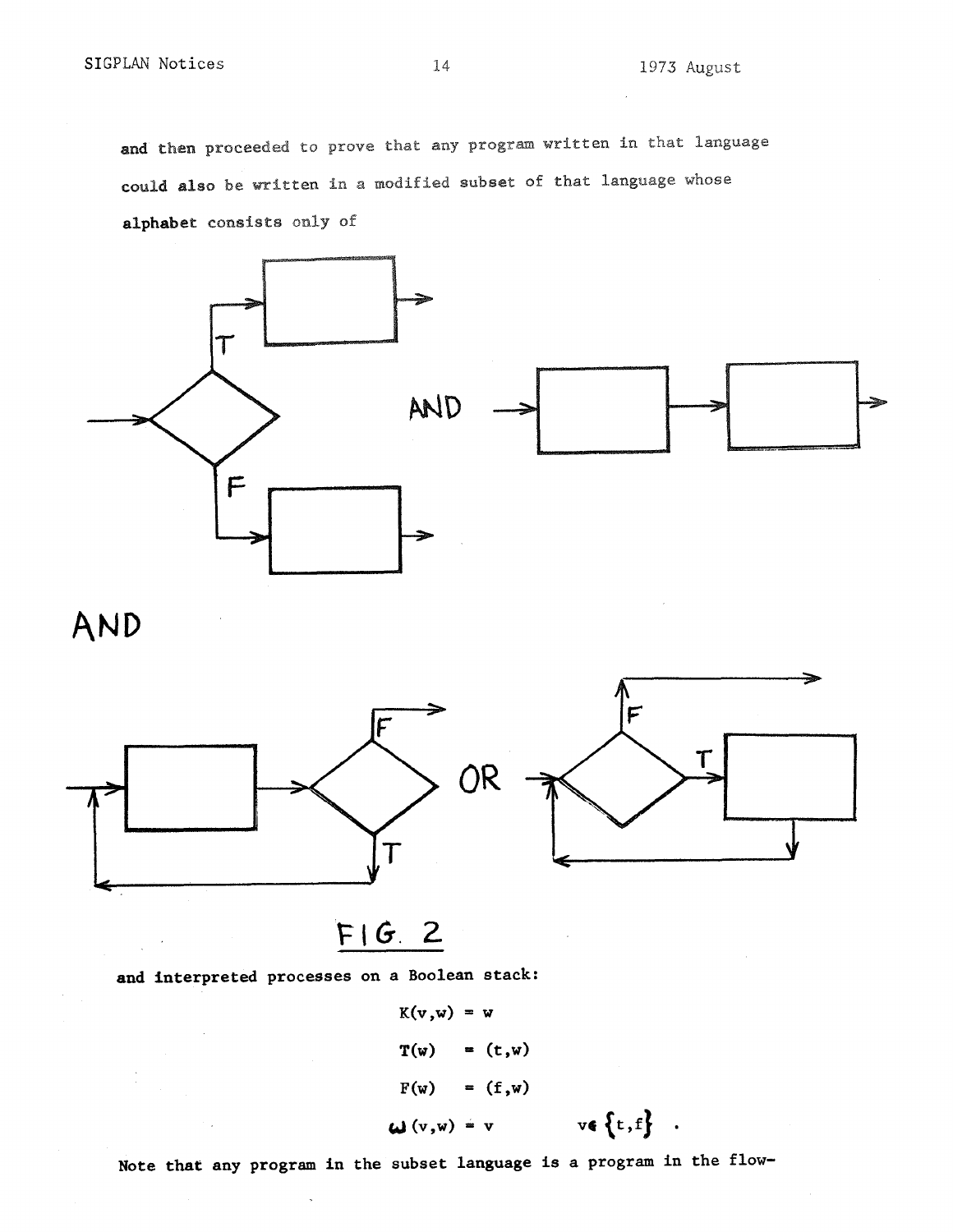chart language, and that no arbitrary transfers of control are permitted or even necessary.

Their method of normalization, although constructive, suffered from the fact that it produced obscure programs due to the introduction of Booleans whose use was strictly overhead. It was argued (4) that this sort of normalization should be an integral part of the thought processes that contribute to writing a program, i.e. it should be done a priori.

With the advent of structured programming, top-down programming, and GOTO-free programming, a method is needed to model computation in simply ordered structures, each representing a complete thought possibly defined in terms of other thoughts as yet undefined.

We propose a flowchart language whose control structure is closer to that of languages amenable to structured programming. Its main advantages over the conventional flowchart language are:

- 1. The scope of iteration is well-defined and visible
- $2.$ The scope of IF-THEN-ELSE clauses is well-defined and visible; moreover, the conditions on process boxes embedded within compound conditionals can be easily seen from the diagram.

 $3.$ The scope of local and global variables is immediately obvious.

- 4. Arbitrary transfers of control are impossible.
- 5. Complete thought structures can and should fit on no more than one page (i.e. no off-page connectors).
- $6.$ Recursion has a trivial representation.

Any set of flowchart symbols must represent the basic control operations that are available to the programmer. Certainly, the process, iteration, and decision functions are such basic operations.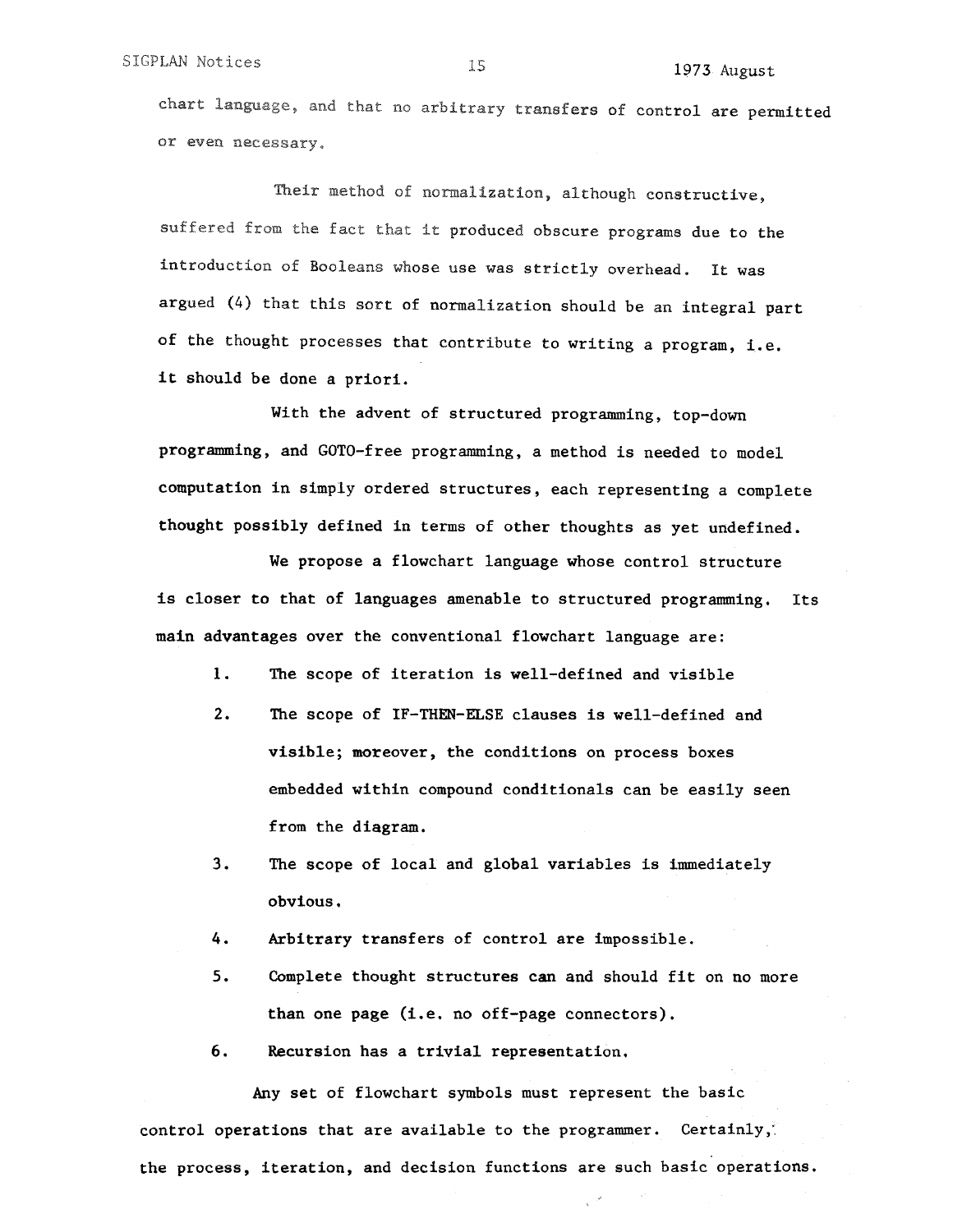In addition we include a BEGIN-END symbol for representing block structure and for performing some of the functions of the START and END blocks in earlier flowcharting systems. These four symbols provide a notational basis for representing most operations but additional symbols and concepts will be introduced later to improve the practicality and generality of the notation.

Combinations of the four basic symbols may be made to form structures, all of which are labeled and are rectangular in shape. The absence of any representation for the branch instruction forces the user to design programs in a structured manner free from branch instructions.

The process symbol (figure 3) is used to represent assignment, input/output statements as well as procedure calls and returns. Additional notation may be introduced to distinguish between these three classes of statements. The shape of the process symbol is rectangular but its particular dimensions may be chosen at the user's convenience. It should be clear that whenever a process symbol occurs, an entire structure could be put in its place. A labeled process symbol standing alone is a structure.





 $IG.$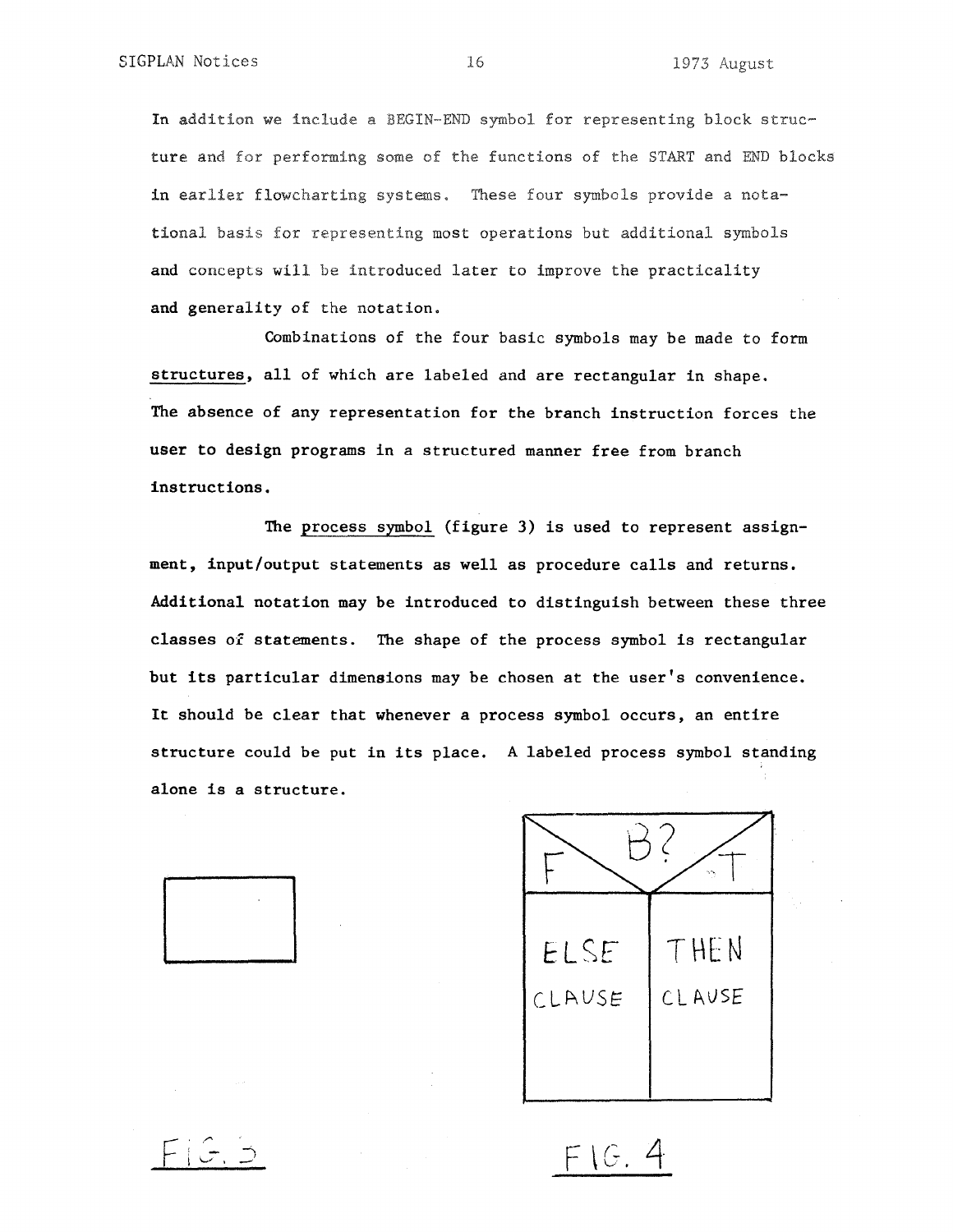The decision symbol (figure 4) is used to represent the IF-THEN-ELSE statement found in PL/I, ALGOL, and similar languages. The central triangle contains a Boolean expression, the left and right triangles contain a T or an F (or other notation) to represent the possible outcomes and the process symbols contain the sequence of operations to be performed depending on the outcome of the test.

The iteration symbol (figure 5) is used to represent looping statements such as the DO WHILE statement of PL/I or the FOR statement of ALGOL. The body of the iteration is a structure of arbitrary complexity. The form of the iteration symbol has the advantage that it clearly shows the scope of the iteration. The left hand portion of the symbol provides a path to follow if the required number of iterations has been completed (or some condition terminates the iteration). Nested iterations are easily represented by nesting the symbol as many times as necessary (see Example 2).

| DO CLAUSE |
|-----------|
|           |
| BODY      |
|           |
|           |

 $\vdash \bot G.$  5



The BEGIN-END symbol (figure 6) is used to represent the BEGIN-END statement pair as found in ALGOL or PL/I. This symbol is akin to the brackets that many programmers draw in the left margin of their programs to indicat nested groups of statements. This technique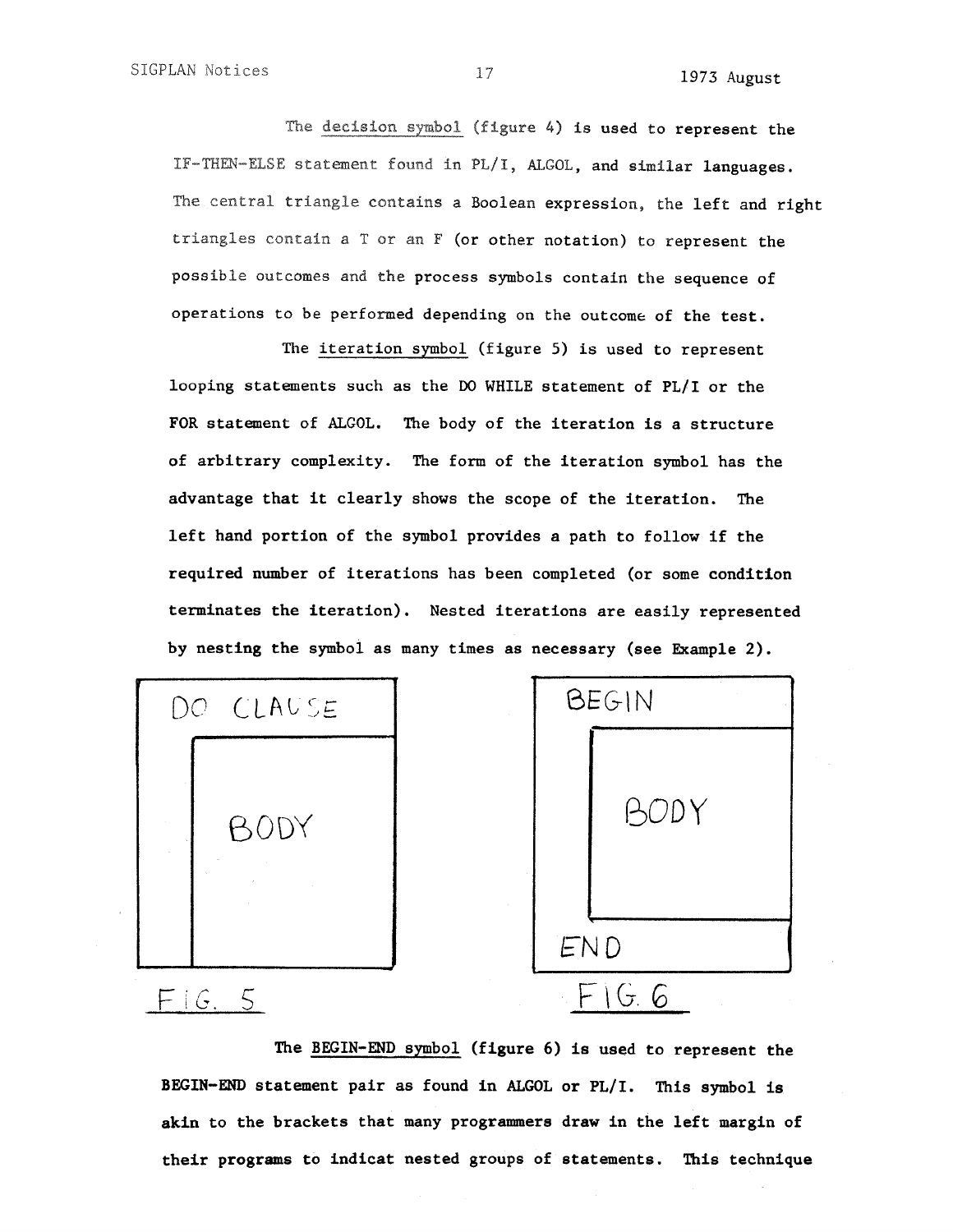enables the programmer to easily recognize the scope of his declarations and the logical structures in his program. The body of the BEGIN-END symbol is a structure of arbitrary complexity.

The structure in figure 7 represents a simple program to Example 1 calculate the factorial of a non-negative integer N using an iterative approach.



The complex nesting of a standard matrix multiplication Example 2 routine is embodied in the structure in figure 8.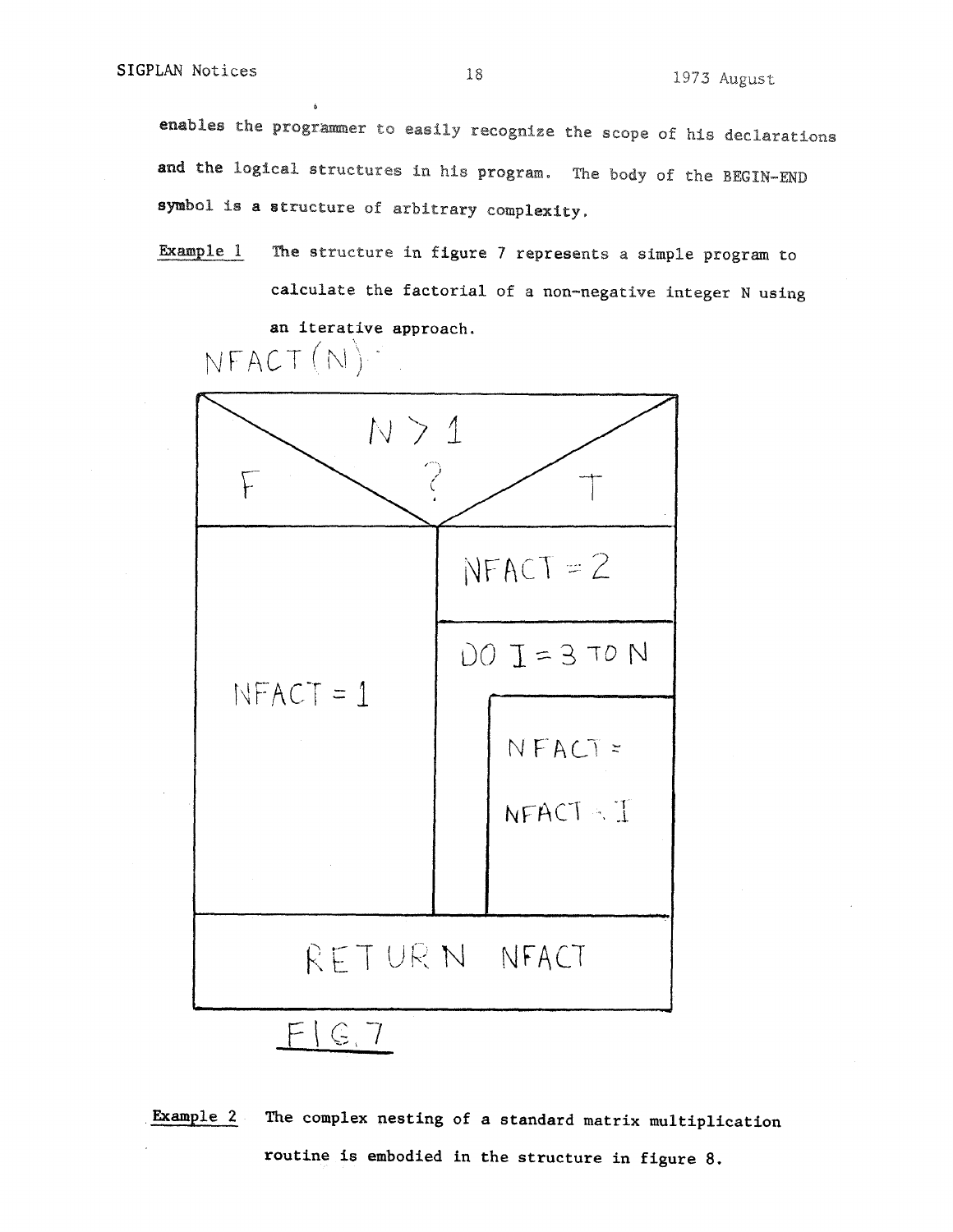MATMUL

$$
DOI = 1 TO N
$$
\n
$$
DOJ = 1 TO N
$$
\n
$$
SUM = O
$$
\n
$$
SUM = SUM +
$$
\n
$$
A(I,K) * B(K,J)
$$
\n
$$
C(I,J) = SUM
$$

$$
\underline{F1G.}8
$$

As was mentioned earlier, a process symbol may represent a call to another structure. Recursion may be represented quite naturally by a process symbol containing the label of the structure in which the process symbol is located.

Example 3 Figure 9 represents a program to calculate the number of combinations of N items taken K at a time. The main structure refers to another structure for a recursive calculation of factorial.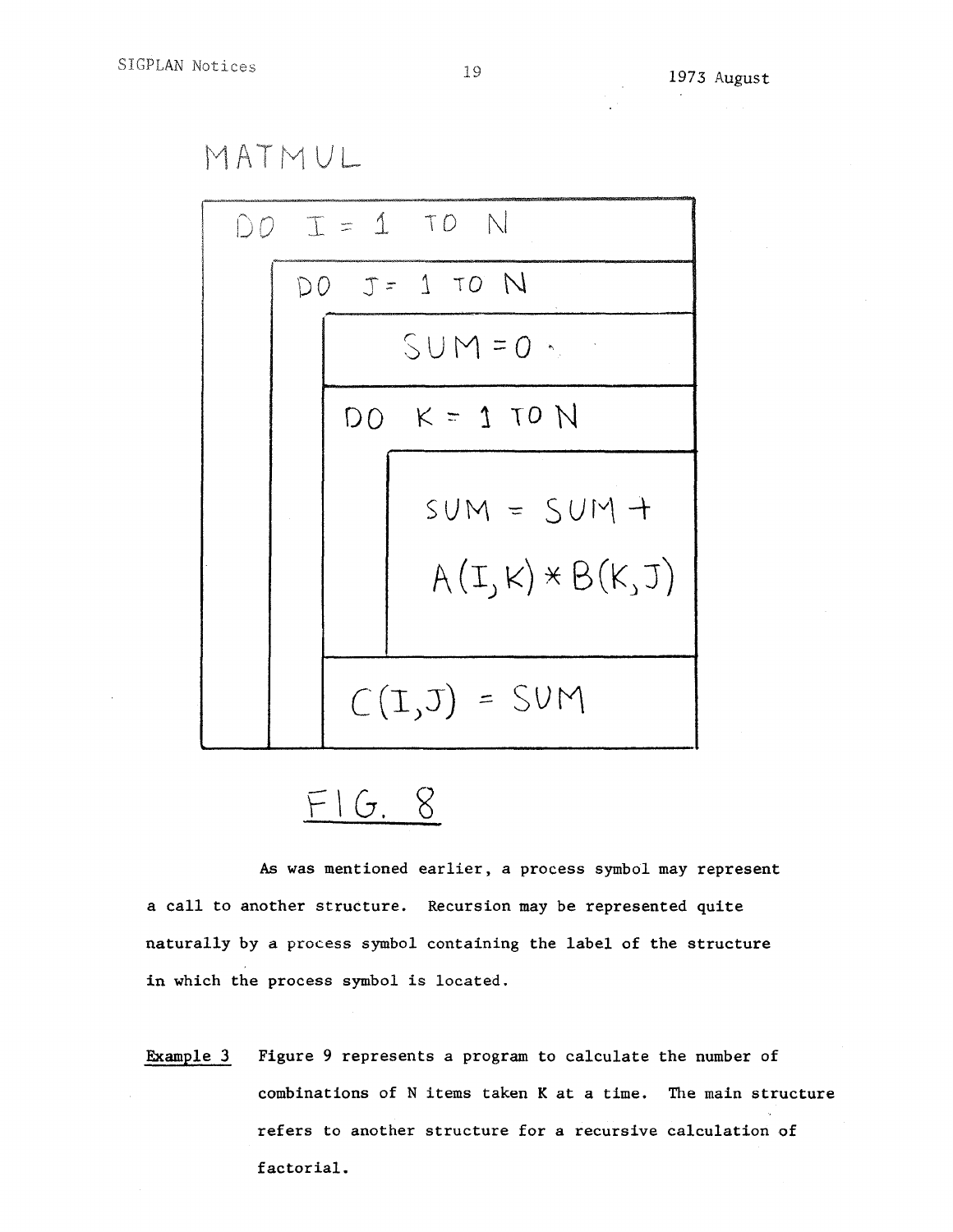



MAIN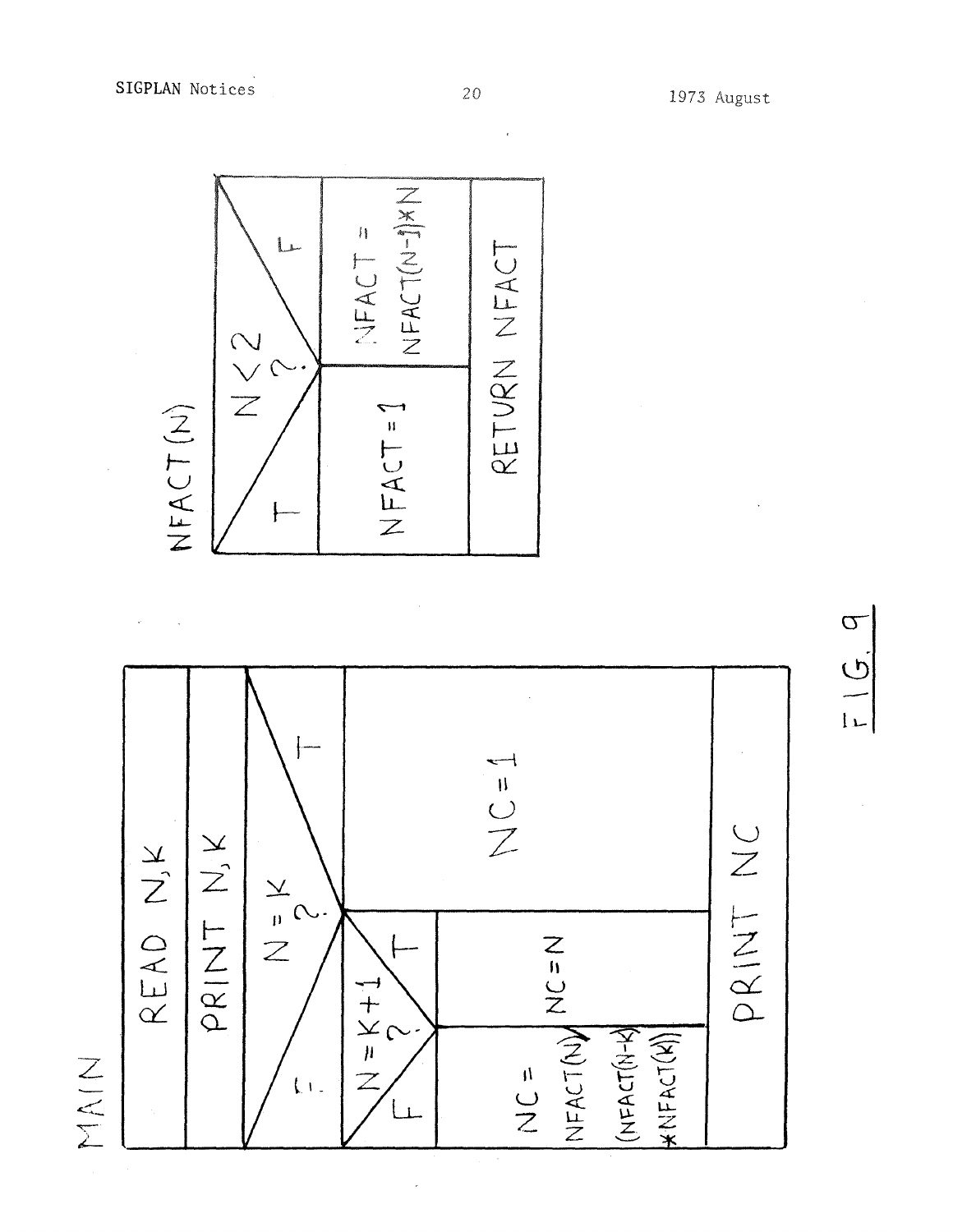Example 4 The design of the decision symbol forces the programmer to recognize the significance of compounding IF-THEN-ELSE statements. In this example (figure 10) the logical conditions that hold for each of the seven process symbols is visually determined:

| 1. | not A                 |
|----|-----------------------|
| 2. | not A and not B       |
| 3. | not A and B           |
| 4. | A and not C           |
| 5. | A and not C and not D |
| б. | A and not C and D     |
| 7. | A and C               |

Not only does this notation help the programmer to think in an orderly manner, it forces him or her to do so.

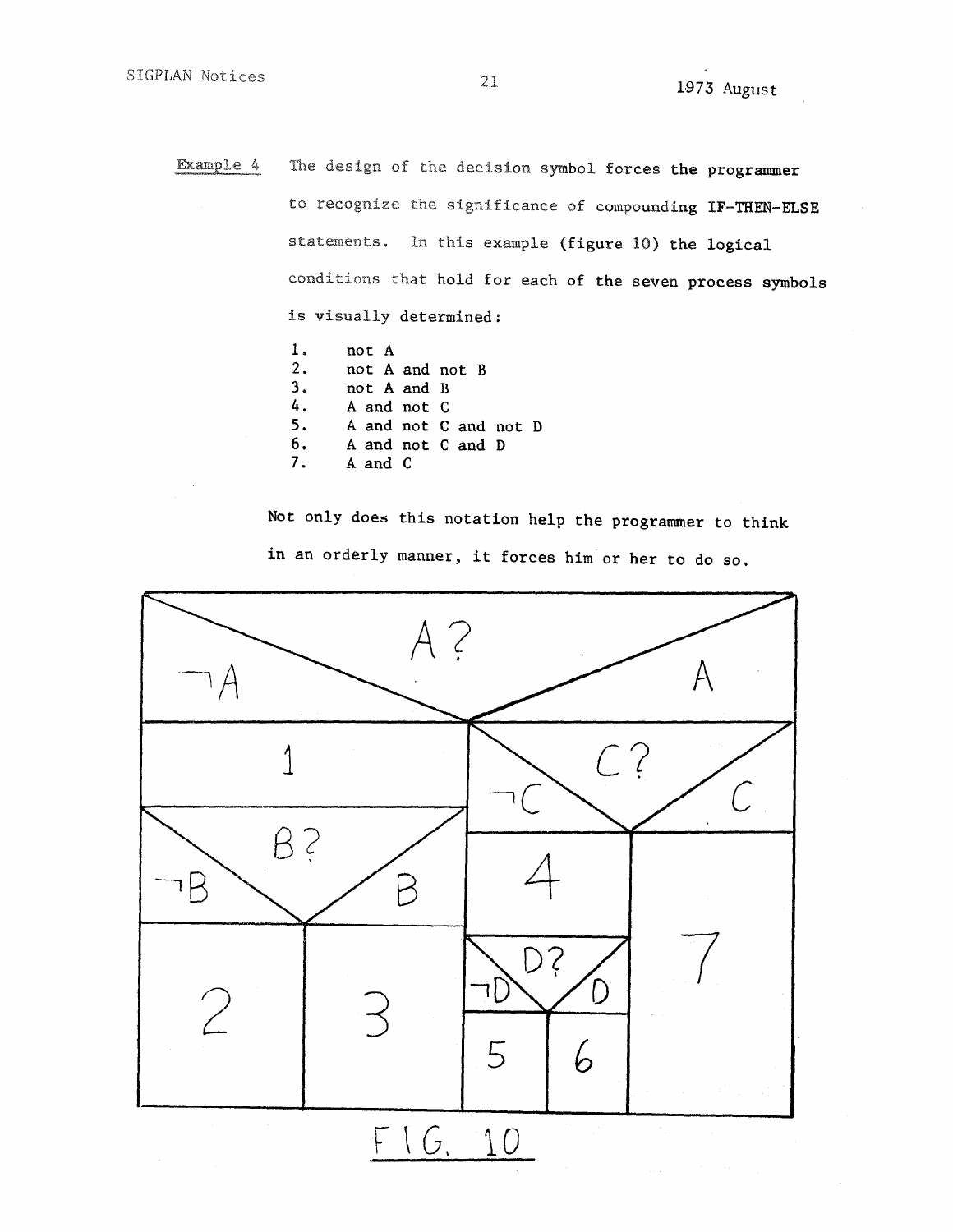The absence of any representation of the GOTO or branch statement requires the programmer to work without it: a task which becomes increasingly easy with practice. Programmers who first learn to design programs with these symbols never develop the bad habits which other flowchart notation systems permit. The development of programs with these symbols forces a structured program and helps prevent the programmer from developing a poorly organized program.

Since no more than fifteen or twenty symbols can be drawn on a single sheet of paper, the programmer must modularize his program into meaningful sections. The temptation to use off-page connectors which lead only to confusion, is eliminated. Finally, the ease with which a structured flowchart can be translated into a structured program is pleasantly surprising.

We believe that the control structures described above are sufficient to get the flavor of the model. However, there are no strict rules regarding their use. What we have described is for the most part language independant. But in order to make the transition from flowchart to computer program more efficient. we need to express more powerful language constructs in our model.

BLISS (2,6) and BCPL (7) are two languages for systems implementation. There is no GOTO statement in BLISS and its use in BCPL is discouraged. To compensate the desire for some kind of limited forward transfer, BLISS uses a construct whose scope is limited, namely the EXIT construct (e.g. EXITBLOCK, EXITLOOP, etc.). BCPL uses the BREAK statement to terminate the smallest textually enclosing iteration, and the LOOP statement to transfer control to the point just before the test (and possible increment if it is an incremental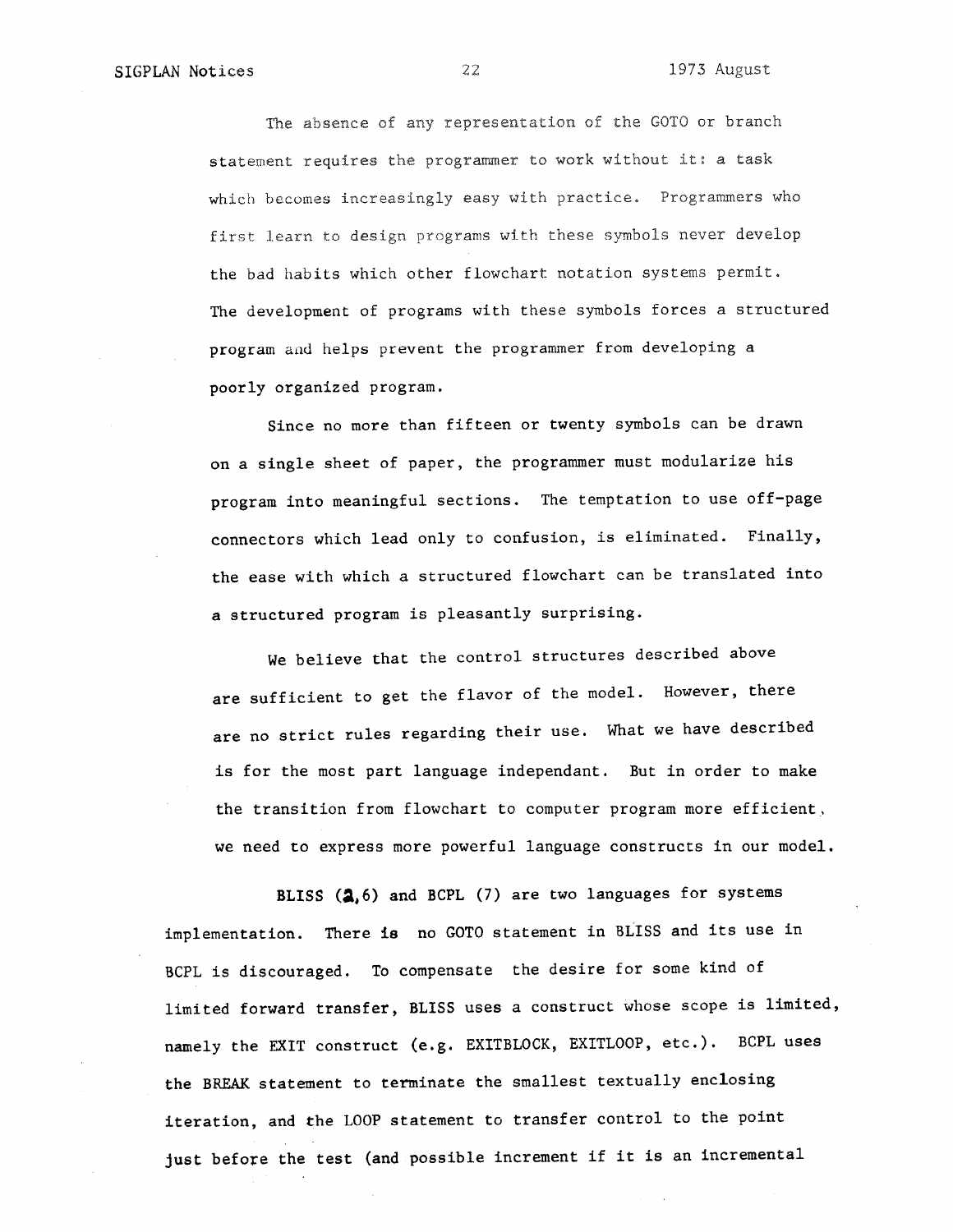iteration) in an iteration. To use specific language constructs like these one might write:



since a BREAK statement only makes sense in a conditional.

BCPL is rich in convenient control and iteration structures and provides for loop testing at the top (FOR, WHILE, and UNTIL), at the bottom (REPEATWHILE, REPEATUNTIL) and at arbitrary points within the iteration (the REPEAT and BREAK combination). The first construct was given earlier:



 $F(G, 12)$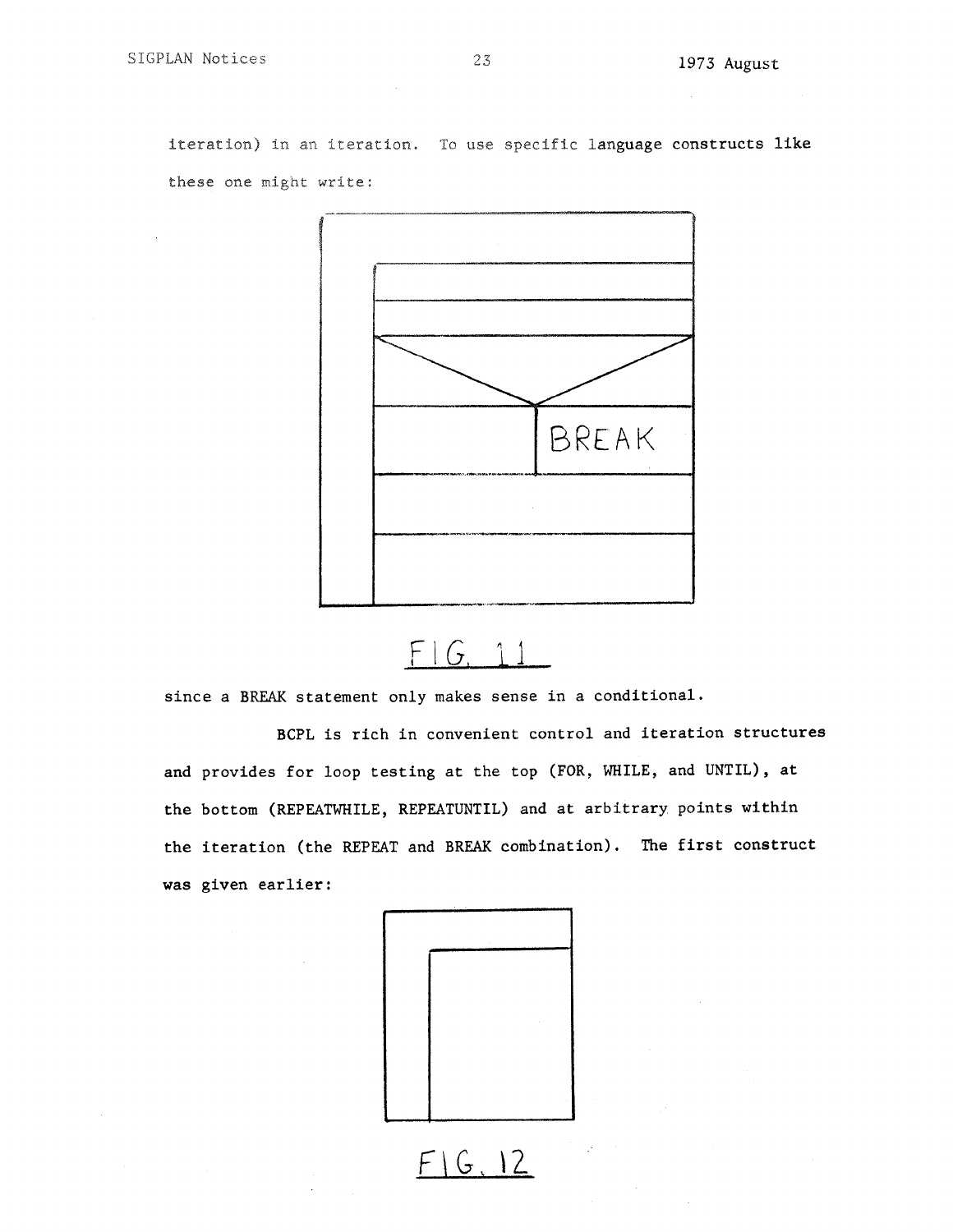24

 $\frac{1}{\sqrt{2}}$ 

The second, as one might guess is:







 $\hat{\boldsymbol{\gamma}}$  $\hat{\mathbf{v}}$ 

 $FIG.15$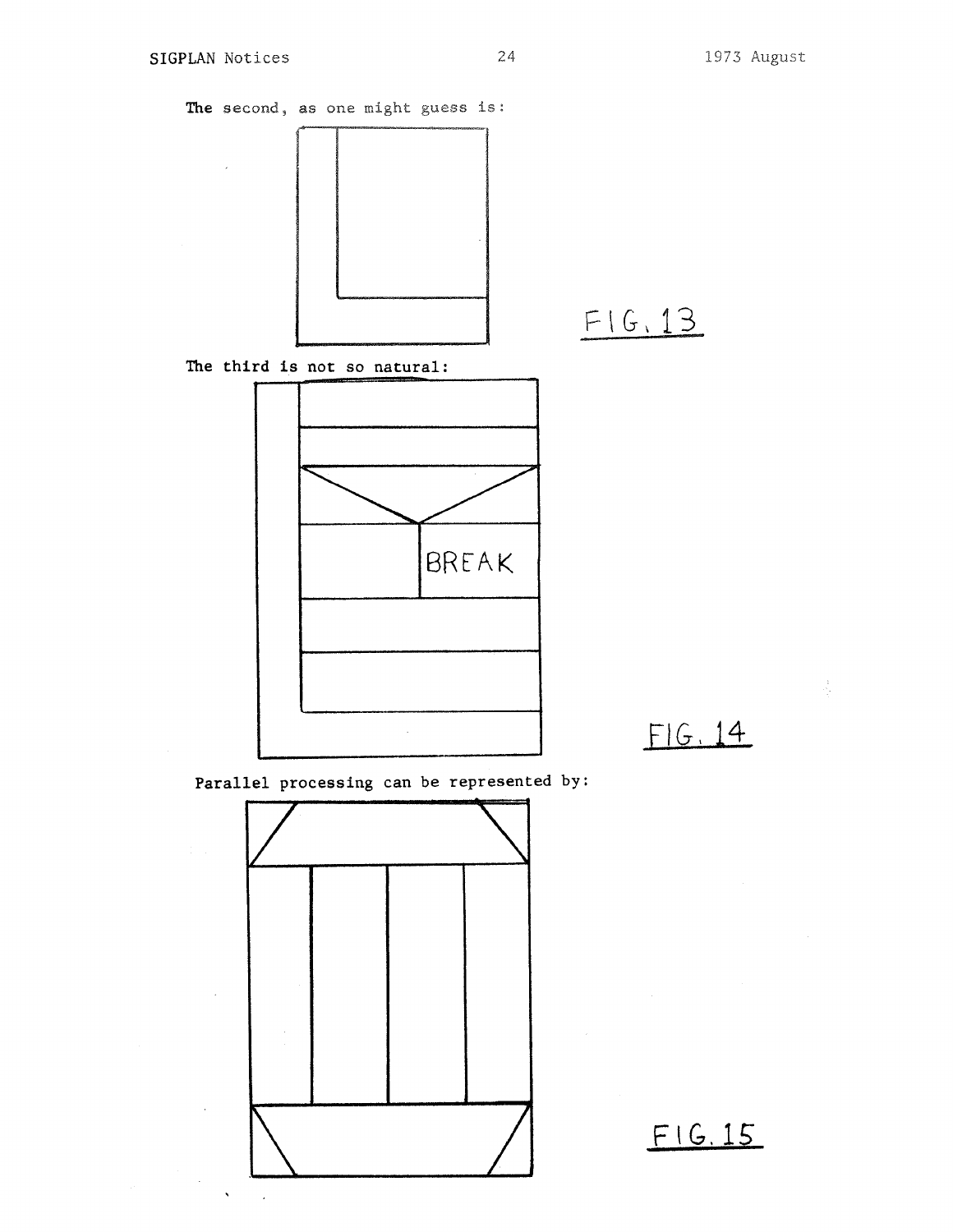

The CASE statement can be represented as:

The point is that the model is sufficiently powerful to allow the programmer to build his own structure as he identifies patterns of other structures, or as the need arises.

Although we have not made the programmer's job any easier, and in fact more forethought may be required, we believe the benefits in debugging, self-documentation, and maintenance greatly outweigh the additional cost.

Further explorations are revolving about the contextfree nature of this language. We also note that while the Contour Model nicely describes ALGOL execution, it is even a nicer description of the execution of programs written from structured flowcharts. (8)